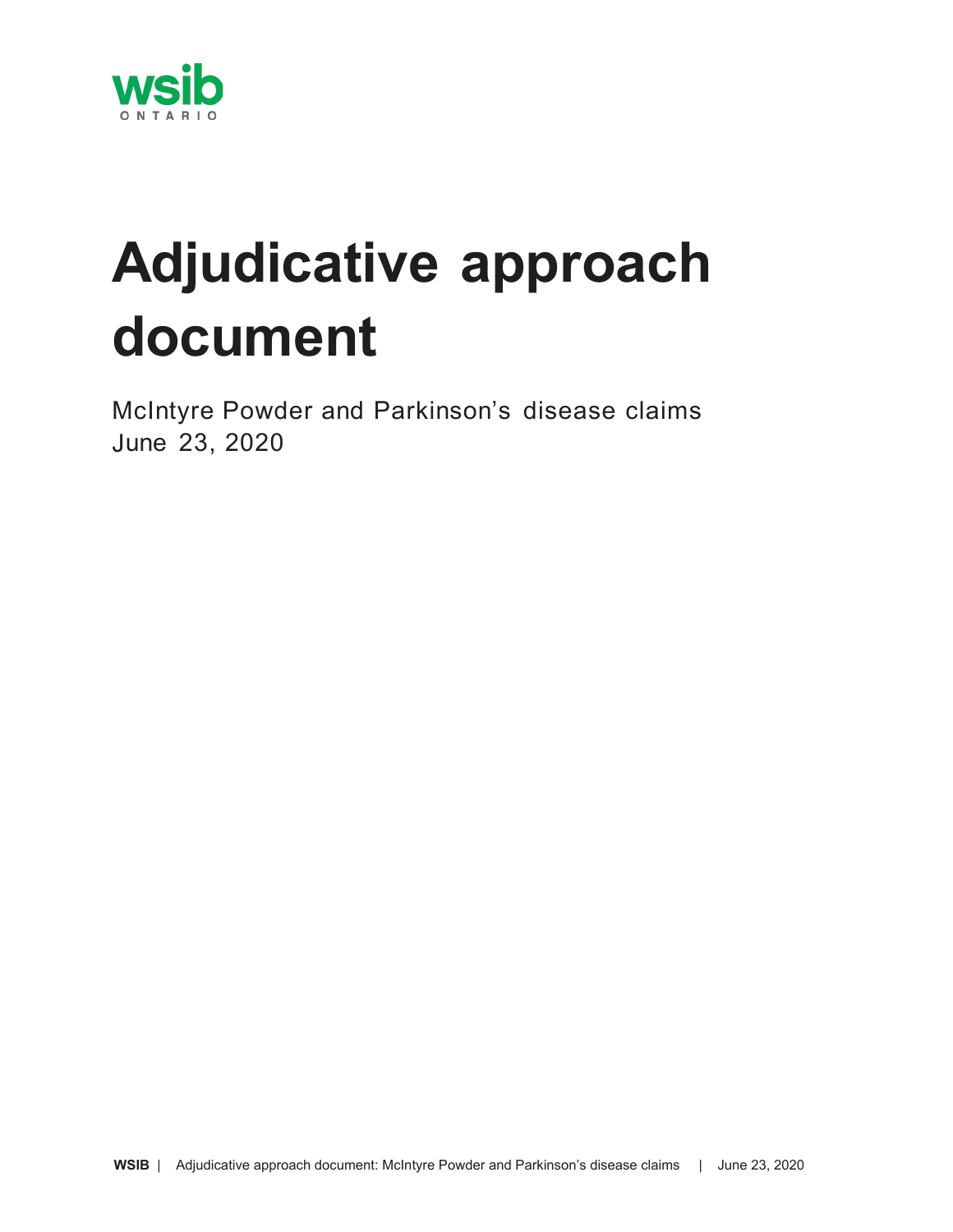# **Initial entitlement**

The WSIB recognizes Parkinson's disease resulting from occupational exposure to McIntyre Powder as an occupational disease.

Initial entitlement is allowed for Parkinson's disease that occurs due to the nature of one or more employments in which the worker was exposed to McIntyre Powder.

Claims for initial entitlement for Parkinson's disease will be adjudicated on a case-by-case basis. In all cases, entitlement decisions for Parkinson's disease must be based on the merits and justice of the case, taking into account all of the facts and circumstances.

## **Purpose**

The purpose of this adjudicative approach document is to provide entitlement guidelines for claims of Parkinson's disease in Ontario miners with McIntyre Powder exposure.

# **Guidelines**

### **Determining initial entitlement**

In determining the work-relatedness of Parkinson's disease claims, the decision-maker will consider whether:

- 1. the nature of the worker's employment resulted in exposure to McIntyre Powder;
- 2. the worker has an established diagnosis for Parkinson's disease; and
- 3. the exposure to McIntyre Powder preceded the diagnosis of Parkinson's disease.

If established, the above will generally be considered persuasive evidence that the worker's employment made a significant contribution to the worker's Parkinson's disease.

### **Gathering evidence – factors to investigate**

When determining entitlement, the non-exhaustive list of factors below should be investigated during the information-gathering phase of adjudication.

- a) The nature of the worker's employment resulted in exposure to McIntyre Powder
	- Was the worker an underground gold or uranium miner in Ontario between 1943 and 1979?
	- Was exposure to McIntyre Powder indicated on the worker's Master Examination  $Record<sup>1</sup>$  (i.e., mining card)?

<sup>1</sup> Master Examination Records, commonly known as the 'mining cards', are records collected from 1928- 1987 pertaining to annual chest examinations among miners carried out by provincial chest clinics. Each mining card provides a summary of the annual chest examination and related employment and exposure information, such as examination dates, name of mine and job held, and if the miner had received aluminum prophylaxis (i.e., McIntyre Powder).